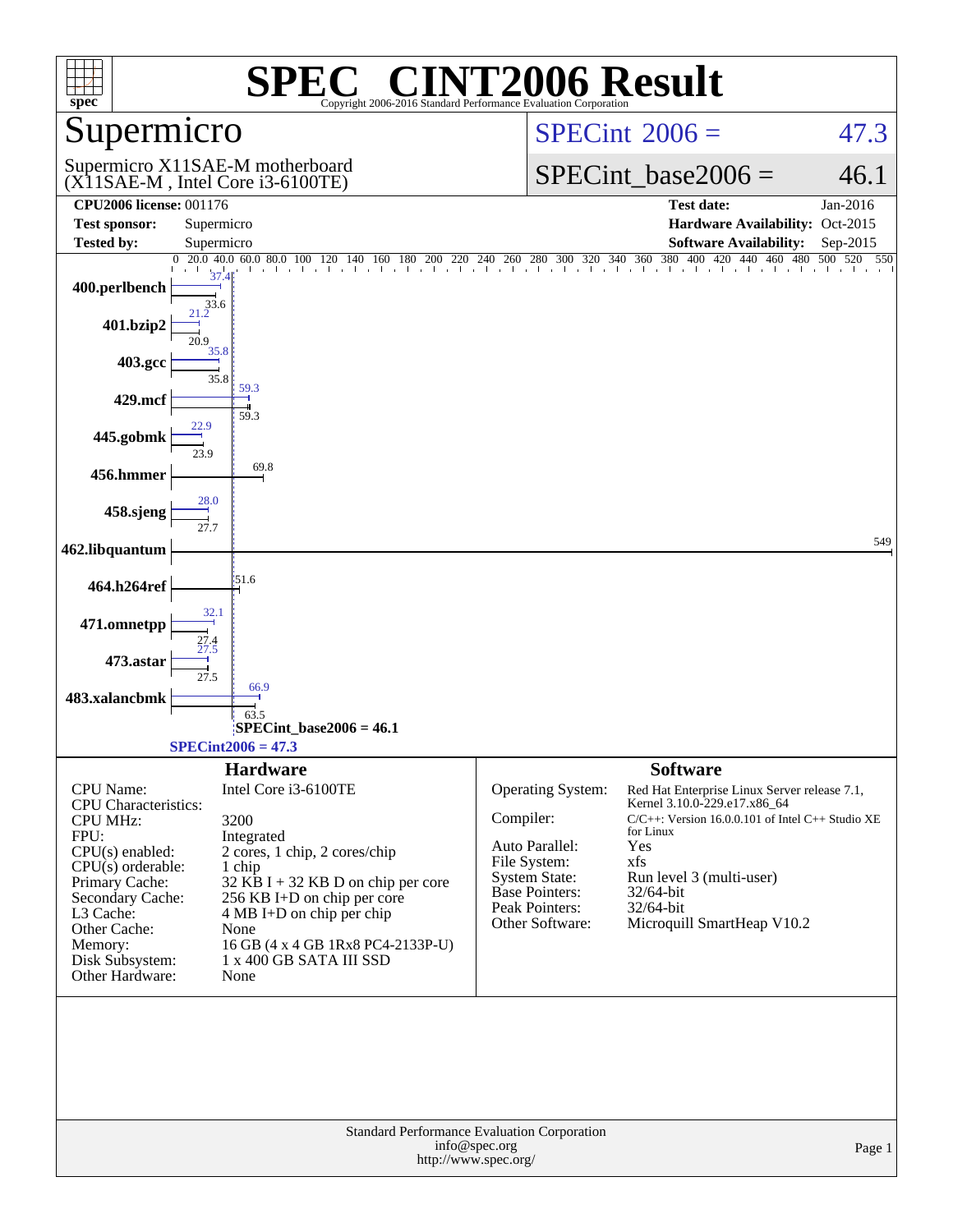

### Supermicro

#### (X11SAE-M , Intel Core i3-6100TE) Supermicro X11SAE-M motherboard

 $SPECint2006 = 47.3$  $SPECint2006 = 47.3$ 

## SPECint base2006 =  $46.1$

**[CPU2006 license:](http://www.spec.org/auto/cpu2006/Docs/result-fields.html#CPU2006license)** 001176 **[Test date:](http://www.spec.org/auto/cpu2006/Docs/result-fields.html#Testdate)** Jan-2016 **[Test sponsor:](http://www.spec.org/auto/cpu2006/Docs/result-fields.html#Testsponsor)** Supermicro Supermicro **[Hardware Availability:](http://www.spec.org/auto/cpu2006/Docs/result-fields.html#HardwareAvailability)** Oct-2015 **[Tested by:](http://www.spec.org/auto/cpu2006/Docs/result-fields.html#Testedby)** Supermicro **Supermicro [Software Availability:](http://www.spec.org/auto/cpu2006/Docs/result-fields.html#SoftwareAvailability)** Sep-2015

#### **[Results Table](http://www.spec.org/auto/cpu2006/Docs/result-fields.html#ResultsTable)**

|                                                                                                          | <b>Base</b>    |              |                |              | <b>Peak</b>    |       |                |              |                |              |                |              |
|----------------------------------------------------------------------------------------------------------|----------------|--------------|----------------|--------------|----------------|-------|----------------|--------------|----------------|--------------|----------------|--------------|
| <b>Benchmark</b>                                                                                         | <b>Seconds</b> | <b>Ratio</b> | <b>Seconds</b> | <b>Ratio</b> | <b>Seconds</b> | Ratio | <b>Seconds</b> | <b>Ratio</b> | <b>Seconds</b> | <b>Ratio</b> | <b>Seconds</b> | <b>Ratio</b> |
| 400.perlbench                                                                                            | 290            | 33.6         | 291            | 33.6         | 291            | 33.6  | 261            | 37.5         | 262            | 37.3         | 261            | <u>37.4</u>  |
| 401.bzip2                                                                                                | 461            | 20.9         | 462            | 20.9         | 462            | 20.9  | 455            | 21.2         | 456            | 21.2         | <u>455</u>     | 21.2         |
| $403.\mathrm{gcc}$                                                                                       | 225            | 35.8         | 225            | 35.8         | 225            | 35.7  | 225            | 35.8         | 225            | 35.8         | 225            | 35.8         |
| $429$ .mcf                                                                                               | 153            | 59.5         | 157            | 58.1         | 154            | 59.3  | 154            | 59.3         | 154            | 59.4         | 155            | 58.7         |
| $445$ .gobmk                                                                                             | 439            | 23.9         | 439            | 23.9         | 439            | 23.9  | 458            | 22.9         | 458            | 22.9         | 458            | 22.9         |
| $456.$ hmmer                                                                                             | 134            | 69.7         | 134            | 69.8         | 133            | 69.9  | 134            | 69.7         | 134            | 69.8         | 133            | 69.9         |
| $458$ .sjeng                                                                                             | 438            | 27.6         | 437            | 27.7         | 437            | 27.7  | 432            | 28.0         | 432            | 28.0         | 432            | 28.0         |
| 462.libquantum                                                                                           | 37.7           | 549          | 37.7           | 549          | 37.7           | 549   | 37.7           | 549          | 37.7           | 549          | 37.7           | 549          |
| 464.h264ref                                                                                              | 428            | 51.7         | 429            | 51.6         | 429            | 51.6  | 428            | 51.7         | 429            | 51.6         | 429            | 51.6         |
| $ 471$ .omnetpp                                                                                          | 228            | 27.5         | 228            | 27.4         | 228            | 27.4  | 195            | 32.0         | 195            | <u>32.1</u>  | 194            | 32.1         |
| $473$ . astar                                                                                            | 256            | 27.5         | 255            | 27.5         | 255            | 27.5  | 255            | 27.5         | 255            | 27.6         | 256            | 27.5         |
| 483.xalancbmk                                                                                            | 108            | 63.7         | 109            | 63.5         | 109            | 63.5  | 103            | 67.2         | 103            | 66.9         | <b>103</b>     | 66.9         |
| Results appear in the order in which they were run. Bold underlined text indicates a median measurement. |                |              |                |              |                |       |                |              |                |              |                |              |

#### **[Submit Notes](http://www.spec.org/auto/cpu2006/Docs/result-fields.html#SubmitNotes)**

The config file option 'submit' was used.

#### **[Operating System Notes](http://www.spec.org/auto/cpu2006/Docs/result-fields.html#OperatingSystemNotes)**

Stack size set to unlimited using "ulimit -s unlimited"

#### **[Platform Notes](http://www.spec.org/auto/cpu2006/Docs/result-fields.html#PlatformNotes)**

Standard Performance Evaluation Corporation As tested, the system used a Supermicro CSE-731i-300B chassis. The chassis is configured with 2 PWS-305-PQ redundant power supply, 1 SNK-P0046A4 heatsink, as well as 1 FAN-0108L4 rear cooling fan. BIOS Settings: Hyper-threading = Disabled Sysinfo program /usr/cpu2006/config/sysinfo.rev6914 \$Rev: 6914 \$ \$Date:: 2014-06-25 #\$ e3fbb8667b5a285932ceab81e28219e1 running on localhost.localdomain Mon Jan 25 04:34:52 2016 This section contains SUT (System Under Test) info as seen by some common utilities. To remove or add to this section, see: <http://www.spec.org/cpu2006/Docs/config.html#sysinfo> From /proc/cpuinfo model name : Intel(R) Core(TM) i3-6100TE CPU @ 2.70GHz 1 "physical id"s (chips) 2 "processors" cores, siblings (Caution: counting these is hw and system dependent. The following excerpts from /proc/cpuinfo might not be reliable. Use with Continued on next page

[info@spec.org](mailto:info@spec.org) <http://www.spec.org/> Page 2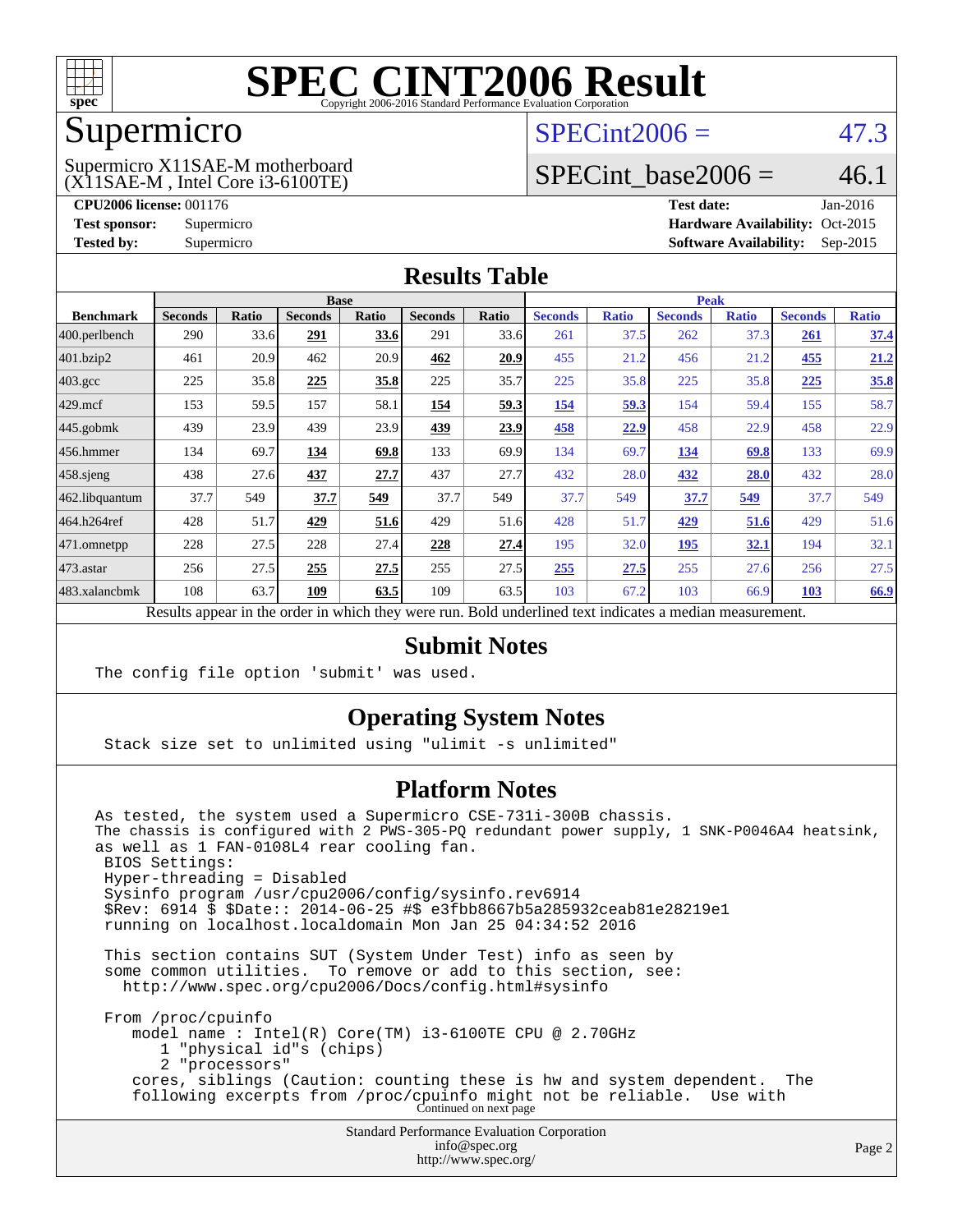

### Supermicro

 $SPECint2006 = 47.3$  $SPECint2006 = 47.3$ 

(X11SAE-M , Intel Core i3-6100TE) Supermicro X11SAE-M motherboard SPECint base2006 =  $46.1$ 

**[CPU2006 license:](http://www.spec.org/auto/cpu2006/Docs/result-fields.html#CPU2006license)** 001176 **[Test date:](http://www.spec.org/auto/cpu2006/Docs/result-fields.html#Testdate)** Jan-2016 **[Test sponsor:](http://www.spec.org/auto/cpu2006/Docs/result-fields.html#Testsponsor)** Supermicro Supermicro **[Hardware Availability:](http://www.spec.org/auto/cpu2006/Docs/result-fields.html#HardwareAvailability)** Oct-2015 **[Tested by:](http://www.spec.org/auto/cpu2006/Docs/result-fields.html#Testedby)** Supermicro **Supermicro [Software Availability:](http://www.spec.org/auto/cpu2006/Docs/result-fields.html#SoftwareAvailability)** Sep-2015

#### **[Platform Notes \(Continued\)](http://www.spec.org/auto/cpu2006/Docs/result-fields.html#PlatformNotes)**

 caution.) cpu cores : 2 siblings : 2 physical 0: cores 0 1 cache size : 4096 KB From /proc/meminfo MemTotal: 16040264 kB HugePages\_Total: 0<br>Hugepagesize: 2048 kB Hugepagesize: From /etc/\*release\* /etc/\*version\* os-release: NAME="Red Hat Enterprise Linux Server" VERSION="7.1 (Maipo)" ID="rhel" ID\_LIKE="fedora" VERSION\_ID="7.1" PRETTY\_NAME="Red Hat Enterprise Linux Server 7.1 (Maipo)" ANSI\_COLOR="0;31" CPE\_NAME="cpe:/o:redhat:enterprise\_linux:7.1:GA:server" redhat-release: Red Hat Enterprise Linux Server release 7.1 (Maipo) system-release: Red Hat Enterprise Linux Server release 7.1 (Maipo) system-release-cpe: cpe:/o:redhat:enterprise\_linux:7.1:ga:server uname -a: Linux localhost.localdomain 3.10.0-229.el7.x86\_64 #1 SMP Thu Jan 29 18:37:38 EST 2015 x86\_64 x86\_64 x86\_64 GNU/Linux run-level 3 Jan 25 04:33 SPEC is set to: /usr/cpu2006 Filesystem Type Size Used Avail Use% Mounted on /dev/sda2 xfs 369G 173G 197G 47% / Additional information from dmidecode: Warning: Use caution when you interpret this section. The 'dmidecode' program reads system data which is "intended to allow hardware to be accurately determined", but the intent may not be met, as there are frequent changes to hardware, firmware, and the "DMTF SMBIOS" standard. BIOS American Megatrends Inc. 1.0a 12/21/2015 Memory: 4x Micron 8ATF51264AZ-2G1A2 4 GB 1 rank 2133 MHz (End of data from sysinfo program)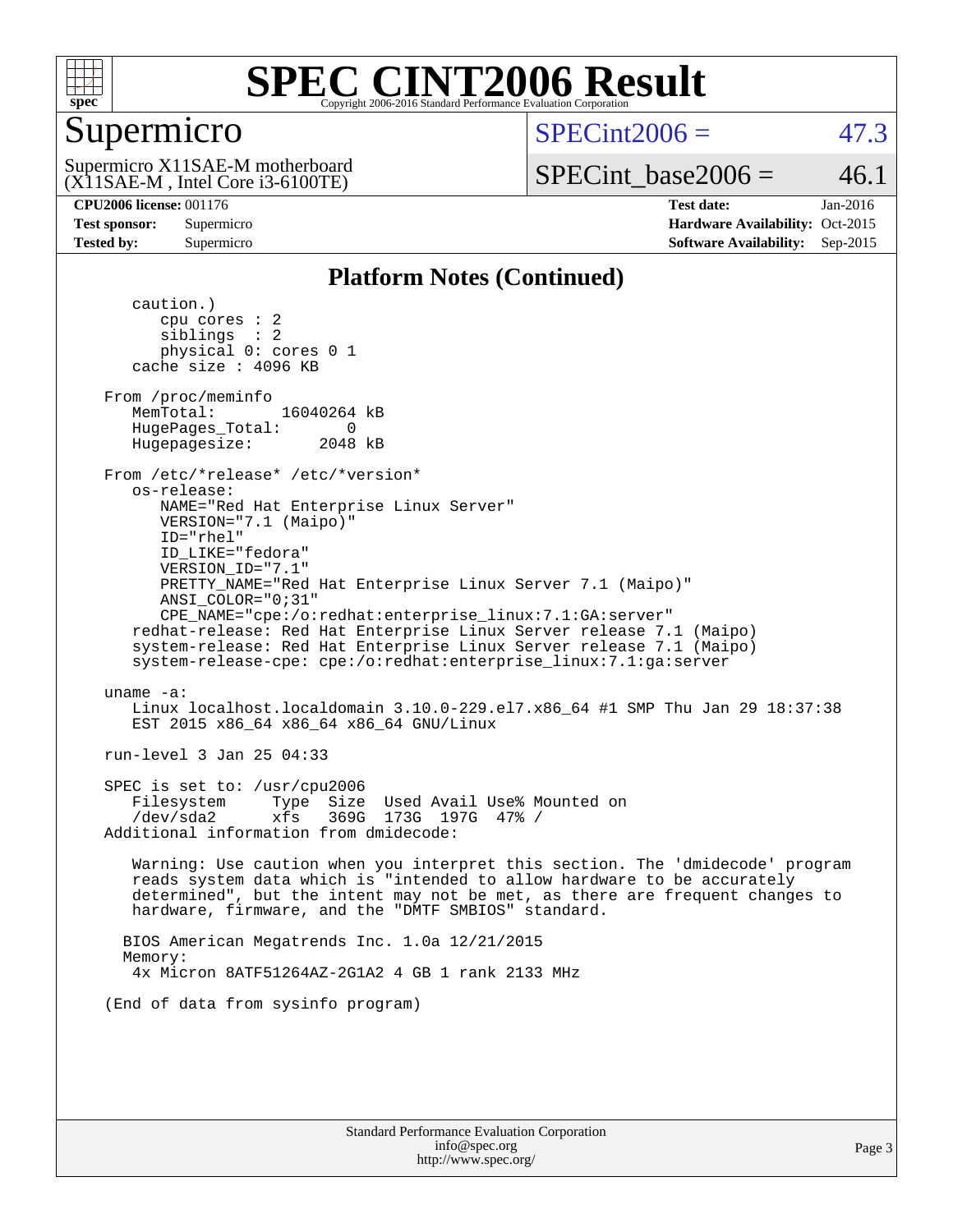

#### Supermicro

 $SPECint2006 = 47.3$  $SPECint2006 = 47.3$ 

(X11SAE-M , Intel Core i3-6100TE) Supermicro X11SAE-M motherboard

SPECint base2006 =  $46.1$ 

**[Tested by:](http://www.spec.org/auto/cpu2006/Docs/result-fields.html#Testedby)** Supermicro **Supermicro [Software Availability:](http://www.spec.org/auto/cpu2006/Docs/result-fields.html#SoftwareAvailability)** Sep-2015

**[CPU2006 license:](http://www.spec.org/auto/cpu2006/Docs/result-fields.html#CPU2006license)** 001176 **[Test date:](http://www.spec.org/auto/cpu2006/Docs/result-fields.html#Testdate)** Jan-2016 **[Test sponsor:](http://www.spec.org/auto/cpu2006/Docs/result-fields.html#Testsponsor)** Supermicro Supermicro **[Hardware Availability:](http://www.spec.org/auto/cpu2006/Docs/result-fields.html#HardwareAvailability)** Oct-2015

#### **[General Notes](http://www.spec.org/auto/cpu2006/Docs/result-fields.html#GeneralNotes)**

Environment variables set by runspec before the start of the run: KMP\_AFFINITY = "granularity=fine,scatter" LD\_LIBRARY\_PATH = "/usr/cpu2006/libs/32:/usr/cpu2006/libs/64:/usr/cpu2006/sh" OMP\_NUM\_THREADS = "1"

 Binaries compiled on a system with 1x Intel Core i5-4670K CPU + 32GB memory using RedHat EL 7.1 Transparent Huge Pages enabled with: echo always > /sys/kernel/mm/transparent\_hugepage/enabled

**[Base Compiler Invocation](http://www.spec.org/auto/cpu2006/Docs/result-fields.html#BaseCompilerInvocation)**

 $\frac{C \text{ benchmarks:}}{C \text{ C}}$ -m64

[C++ benchmarks:](http://www.spec.org/auto/cpu2006/Docs/result-fields.html#CXXbenchmarks) [icpc -m64](http://www.spec.org/cpu2006/results/res2016q1/cpu2006-20160206-38975.flags.html#user_CXXbase_intel_icpc_64bit_fc66a5337ce925472a5c54ad6a0de310)

#### **[Base Portability Flags](http://www.spec.org/auto/cpu2006/Docs/result-fields.html#BasePortabilityFlags)**

 400.perlbench: [-DSPEC\\_CPU\\_LP64](http://www.spec.org/cpu2006/results/res2016q1/cpu2006-20160206-38975.flags.html#b400.perlbench_basePORTABILITY_DSPEC_CPU_LP64) [-DSPEC\\_CPU\\_LINUX\\_X64](http://www.spec.org/cpu2006/results/res2016q1/cpu2006-20160206-38975.flags.html#b400.perlbench_baseCPORTABILITY_DSPEC_CPU_LINUX_X64) 401.bzip2: [-DSPEC\\_CPU\\_LP64](http://www.spec.org/cpu2006/results/res2016q1/cpu2006-20160206-38975.flags.html#suite_basePORTABILITY401_bzip2_DSPEC_CPU_LP64) 403.gcc: [-DSPEC\\_CPU\\_LP64](http://www.spec.org/cpu2006/results/res2016q1/cpu2006-20160206-38975.flags.html#suite_basePORTABILITY403_gcc_DSPEC_CPU_LP64) 429.mcf: [-DSPEC\\_CPU\\_LP64](http://www.spec.org/cpu2006/results/res2016q1/cpu2006-20160206-38975.flags.html#suite_basePORTABILITY429_mcf_DSPEC_CPU_LP64) 445.gobmk: [-DSPEC\\_CPU\\_LP64](http://www.spec.org/cpu2006/results/res2016q1/cpu2006-20160206-38975.flags.html#suite_basePORTABILITY445_gobmk_DSPEC_CPU_LP64) 456.hmmer: [-DSPEC\\_CPU\\_LP64](http://www.spec.org/cpu2006/results/res2016q1/cpu2006-20160206-38975.flags.html#suite_basePORTABILITY456_hmmer_DSPEC_CPU_LP64) 458.sjeng: [-DSPEC\\_CPU\\_LP64](http://www.spec.org/cpu2006/results/res2016q1/cpu2006-20160206-38975.flags.html#suite_basePORTABILITY458_sjeng_DSPEC_CPU_LP64) 462.libquantum: [-DSPEC\\_CPU\\_LP64](http://www.spec.org/cpu2006/results/res2016q1/cpu2006-20160206-38975.flags.html#suite_basePORTABILITY462_libquantum_DSPEC_CPU_LP64) [-DSPEC\\_CPU\\_LINUX](http://www.spec.org/cpu2006/results/res2016q1/cpu2006-20160206-38975.flags.html#b462.libquantum_baseCPORTABILITY_DSPEC_CPU_LINUX) 464.h264ref: [-DSPEC\\_CPU\\_LP64](http://www.spec.org/cpu2006/results/res2016q1/cpu2006-20160206-38975.flags.html#suite_basePORTABILITY464_h264ref_DSPEC_CPU_LP64) 471.omnetpp: [-DSPEC\\_CPU\\_LP64](http://www.spec.org/cpu2006/results/res2016q1/cpu2006-20160206-38975.flags.html#suite_basePORTABILITY471_omnetpp_DSPEC_CPU_LP64) 473.astar: [-DSPEC\\_CPU\\_LP64](http://www.spec.org/cpu2006/results/res2016q1/cpu2006-20160206-38975.flags.html#suite_basePORTABILITY473_astar_DSPEC_CPU_LP64) 483.xalancbmk: [-DSPEC\\_CPU\\_LP64](http://www.spec.org/cpu2006/results/res2016q1/cpu2006-20160206-38975.flags.html#suite_basePORTABILITY483_xalancbmk_DSPEC_CPU_LP64) [-DSPEC\\_CPU\\_LINUX](http://www.spec.org/cpu2006/results/res2016q1/cpu2006-20160206-38975.flags.html#b483.xalancbmk_baseCXXPORTABILITY_DSPEC_CPU_LINUX)

### **[Base Optimization Flags](http://www.spec.org/auto/cpu2006/Docs/result-fields.html#BaseOptimizationFlags)**

[C benchmarks](http://www.spec.org/auto/cpu2006/Docs/result-fields.html#Cbenchmarks):

[-xCORE-AVX2](http://www.spec.org/cpu2006/results/res2016q1/cpu2006-20160206-38975.flags.html#user_CCbase_f-xAVX2_5f5fc0cbe2c9f62c816d3e45806c70d7) [-ipo](http://www.spec.org/cpu2006/results/res2016q1/cpu2006-20160206-38975.flags.html#user_CCbase_f-ipo) [-O3](http://www.spec.org/cpu2006/results/res2016q1/cpu2006-20160206-38975.flags.html#user_CCbase_f-O3) [-no-prec-div](http://www.spec.org/cpu2006/results/res2016q1/cpu2006-20160206-38975.flags.html#user_CCbase_f-no-prec-div) [-parallel](http://www.spec.org/cpu2006/results/res2016q1/cpu2006-20160206-38975.flags.html#user_CCbase_f-parallel) [-opt-prefetch](http://www.spec.org/cpu2006/results/res2016q1/cpu2006-20160206-38975.flags.html#user_CCbase_f-opt-prefetch) [-auto-p32](http://www.spec.org/cpu2006/results/res2016q1/cpu2006-20160206-38975.flags.html#user_CCbase_f-auto-p32)

[C++ benchmarks:](http://www.spec.org/auto/cpu2006/Docs/result-fields.html#CXXbenchmarks)

[-xCORE-AVX2](http://www.spec.org/cpu2006/results/res2016q1/cpu2006-20160206-38975.flags.html#user_CXXbase_f-xAVX2_5f5fc0cbe2c9f62c816d3e45806c70d7) [-ipo](http://www.spec.org/cpu2006/results/res2016q1/cpu2006-20160206-38975.flags.html#user_CXXbase_f-ipo) [-O3](http://www.spec.org/cpu2006/results/res2016q1/cpu2006-20160206-38975.flags.html#user_CXXbase_f-O3) [-no-prec-div](http://www.spec.org/cpu2006/results/res2016q1/cpu2006-20160206-38975.flags.html#user_CXXbase_f-no-prec-div) [-opt-prefetch](http://www.spec.org/cpu2006/results/res2016q1/cpu2006-20160206-38975.flags.html#user_CXXbase_f-opt-prefetch) [-auto-p32](http://www.spec.org/cpu2006/results/res2016q1/cpu2006-20160206-38975.flags.html#user_CXXbase_f-auto-p32) [-Wl,-z,muldefs](http://www.spec.org/cpu2006/results/res2016q1/cpu2006-20160206-38975.flags.html#user_CXXbase_link_force_multiple1_74079c344b956b9658436fd1b6dd3a8a) [-L/sh -lsmartheap64](http://www.spec.org/cpu2006/results/res2016q1/cpu2006-20160206-38975.flags.html#user_CXXbase_SmartHeap64_ed4ef857ce90951921efb0d91eb88472)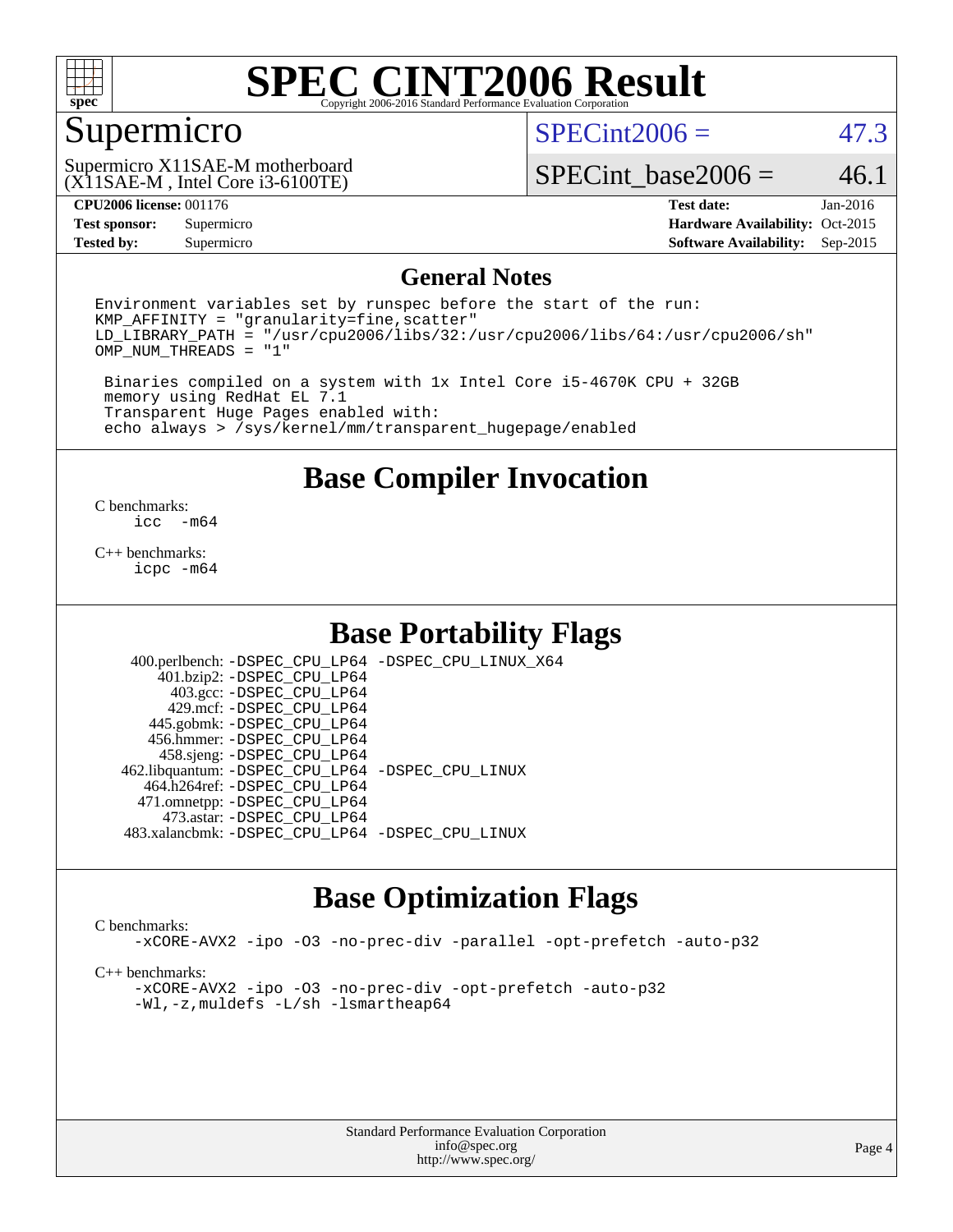

#### Supermicro

(X11SAE-M , Intel Core i3-6100TE) Supermicro X11SAE-M motherboard  $SPECint2006 = 47.3$  $SPECint2006 = 47.3$ 

SPECint base2006 =  $46.1$ 

**[CPU2006 license:](http://www.spec.org/auto/cpu2006/Docs/result-fields.html#CPU2006license)** 001176 **[Test date:](http://www.spec.org/auto/cpu2006/Docs/result-fields.html#Testdate)** Jan-2016 **[Test sponsor:](http://www.spec.org/auto/cpu2006/Docs/result-fields.html#Testsponsor)** Supermicro Supermicro **[Hardware Availability:](http://www.spec.org/auto/cpu2006/Docs/result-fields.html#HardwareAvailability)** Oct-2015 **[Tested by:](http://www.spec.org/auto/cpu2006/Docs/result-fields.html#Testedby)** Supermicro **Supermicro [Software Availability:](http://www.spec.org/auto/cpu2006/Docs/result-fields.html#SoftwareAvailability)** Sep-2015

### **[Base Other Flags](http://www.spec.org/auto/cpu2006/Docs/result-fields.html#BaseOtherFlags)**

[C benchmarks](http://www.spec.org/auto/cpu2006/Docs/result-fields.html#Cbenchmarks):

403.gcc: [-Dalloca=\\_alloca](http://www.spec.org/cpu2006/results/res2016q1/cpu2006-20160206-38975.flags.html#b403.gcc_baseEXTRA_CFLAGS_Dalloca_be3056838c12de2578596ca5467af7f3)

## **[Peak Compiler Invocation](http://www.spec.org/auto/cpu2006/Docs/result-fields.html#PeakCompilerInvocation)**

[C benchmarks \(except as noted below\)](http://www.spec.org/auto/cpu2006/Docs/result-fields.html#Cbenchmarksexceptasnotedbelow):

[icc -m64](http://www.spec.org/cpu2006/results/res2016q1/cpu2006-20160206-38975.flags.html#user_CCpeak_intel_icc_64bit_f346026e86af2a669e726fe758c88044)

400.perlbench: [icc -m32 -L/opt/intel/compilers\\_and\\_libraries\\_2016/linux/compiler/lib/ia32\\_lin](http://www.spec.org/cpu2006/results/res2016q1/cpu2006-20160206-38975.flags.html#user_peakCCLD400_perlbench_intel_icc_e10256ba5924b668798078a321b0cb3f)

445.gobmk: [icc -m32 -L/opt/intel/compilers\\_and\\_libraries\\_2016/linux/compiler/lib/ia32\\_lin](http://www.spec.org/cpu2006/results/res2016q1/cpu2006-20160206-38975.flags.html#user_peakCCLD445_gobmk_intel_icc_e10256ba5924b668798078a321b0cb3f)

[C++ benchmarks \(except as noted below\):](http://www.spec.org/auto/cpu2006/Docs/result-fields.html#CXXbenchmarksexceptasnotedbelow)

[icpc -m32 -L/opt/intel/compilers\\_and\\_libraries\\_2016/linux/compiler/lib/ia32\\_lin](http://www.spec.org/cpu2006/results/res2016q1/cpu2006-20160206-38975.flags.html#user_CXXpeak_intel_icpc_b4f50a394bdb4597aa5879c16bc3f5c5)

473.astar: [icpc -m64](http://www.spec.org/cpu2006/results/res2016q1/cpu2006-20160206-38975.flags.html#user_peakCXXLD473_astar_intel_icpc_64bit_fc66a5337ce925472a5c54ad6a0de310)

#### **[Peak Portability Flags](http://www.spec.org/auto/cpu2006/Docs/result-fields.html#PeakPortabilityFlags)**

 400.perlbench: [-D\\_FILE\\_OFFSET\\_BITS=64](http://www.spec.org/cpu2006/results/res2016q1/cpu2006-20160206-38975.flags.html#user_peakPORTABILITY400_perlbench_file_offset_bits_64_438cf9856305ebd76870a2c6dc2689ab) [-DSPEC\\_CPU\\_LINUX\\_IA32](http://www.spec.org/cpu2006/results/res2016q1/cpu2006-20160206-38975.flags.html#b400.perlbench_peakCPORTABILITY_DSPEC_CPU_LINUX_IA32) 401.bzip2: [-DSPEC\\_CPU\\_LP64](http://www.spec.org/cpu2006/results/res2016q1/cpu2006-20160206-38975.flags.html#suite_peakPORTABILITY401_bzip2_DSPEC_CPU_LP64) 403.gcc: [-DSPEC\\_CPU\\_LP64](http://www.spec.org/cpu2006/results/res2016q1/cpu2006-20160206-38975.flags.html#suite_peakPORTABILITY403_gcc_DSPEC_CPU_LP64) 429.mcf: [-DSPEC\\_CPU\\_LP64](http://www.spec.org/cpu2006/results/res2016q1/cpu2006-20160206-38975.flags.html#suite_peakPORTABILITY429_mcf_DSPEC_CPU_LP64) 445.gobmk: [-D\\_FILE\\_OFFSET\\_BITS=64](http://www.spec.org/cpu2006/results/res2016q1/cpu2006-20160206-38975.flags.html#user_peakPORTABILITY445_gobmk_file_offset_bits_64_438cf9856305ebd76870a2c6dc2689ab) 456.hmmer: [-DSPEC\\_CPU\\_LP64](http://www.spec.org/cpu2006/results/res2016q1/cpu2006-20160206-38975.flags.html#suite_peakPORTABILITY456_hmmer_DSPEC_CPU_LP64) 458.sjeng: [-DSPEC\\_CPU\\_LP64](http://www.spec.org/cpu2006/results/res2016q1/cpu2006-20160206-38975.flags.html#suite_peakPORTABILITY458_sjeng_DSPEC_CPU_LP64) 462.libquantum: [-DSPEC\\_CPU\\_LP64](http://www.spec.org/cpu2006/results/res2016q1/cpu2006-20160206-38975.flags.html#suite_peakPORTABILITY462_libquantum_DSPEC_CPU_LP64) [-DSPEC\\_CPU\\_LINUX](http://www.spec.org/cpu2006/results/res2016q1/cpu2006-20160206-38975.flags.html#b462.libquantum_peakCPORTABILITY_DSPEC_CPU_LINUX) 464.h264ref: [-DSPEC\\_CPU\\_LP64](http://www.spec.org/cpu2006/results/res2016q1/cpu2006-20160206-38975.flags.html#suite_peakPORTABILITY464_h264ref_DSPEC_CPU_LP64) 471.omnetpp: [-D\\_FILE\\_OFFSET\\_BITS=64](http://www.spec.org/cpu2006/results/res2016q1/cpu2006-20160206-38975.flags.html#user_peakPORTABILITY471_omnetpp_file_offset_bits_64_438cf9856305ebd76870a2c6dc2689ab) 473.astar: [-DSPEC\\_CPU\\_LP64](http://www.spec.org/cpu2006/results/res2016q1/cpu2006-20160206-38975.flags.html#suite_peakPORTABILITY473_astar_DSPEC_CPU_LP64) 483.xalancbmk: [-D\\_FILE\\_OFFSET\\_BITS=64](http://www.spec.org/cpu2006/results/res2016q1/cpu2006-20160206-38975.flags.html#user_peakPORTABILITY483_xalancbmk_file_offset_bits_64_438cf9856305ebd76870a2c6dc2689ab) [-DSPEC\\_CPU\\_LINUX](http://www.spec.org/cpu2006/results/res2016q1/cpu2006-20160206-38975.flags.html#b483.xalancbmk_peakCXXPORTABILITY_DSPEC_CPU_LINUX)

#### **[Peak Optimization Flags](http://www.spec.org/auto/cpu2006/Docs/result-fields.html#PeakOptimizationFlags)**

[C benchmarks](http://www.spec.org/auto/cpu2006/Docs/result-fields.html#Cbenchmarks):

 400.perlbench: [-xCORE-AVX2](http://www.spec.org/cpu2006/results/res2016q1/cpu2006-20160206-38975.flags.html#user_peakPASS2_CFLAGSPASS2_LDCFLAGS400_perlbench_f-xAVX2_5f5fc0cbe2c9f62c816d3e45806c70d7)(pass 2) [-prof-gen:threadsafe](http://www.spec.org/cpu2006/results/res2016q1/cpu2006-20160206-38975.flags.html#user_peakPASS1_CFLAGSPASS1_LDCFLAGS400_perlbench_prof_gen_21a26eb79f378b550acd7bec9fe4467a)(pass 1)  $-i\text{po}(pass 2) -\tilde{O}3(pass 2)$  [-no-prec-div](http://www.spec.org/cpu2006/results/res2016q1/cpu2006-20160206-38975.flags.html#user_peakPASS2_CFLAGSPASS2_LDCFLAGS400_perlbench_f-no-prec-div)(pass 2) [-par-num-threads=1](http://www.spec.org/cpu2006/results/res2016q1/cpu2006-20160206-38975.flags.html#user_peakPASS1_CFLAGSPASS1_LDCFLAGS400_perlbench_par_num_threads_786a6ff141b4e9e90432e998842df6c2)(pass 1) [-prof-use](http://www.spec.org/cpu2006/results/res2016q1/cpu2006-20160206-38975.flags.html#user_peakPASS2_CFLAGSPASS2_LDCFLAGS400_perlbench_prof_use_bccf7792157ff70d64e32fe3e1250b55)(pass 2) [-opt-prefetch](http://www.spec.org/cpu2006/results/res2016q1/cpu2006-20160206-38975.flags.html#user_peakCOPTIMIZE400_perlbench_f-opt-prefetch) [-ansi-alias](http://www.spec.org/cpu2006/results/res2016q1/cpu2006-20160206-38975.flags.html#user_peakCOPTIMIZE400_perlbench_f-ansi-alias)

 401.bzip2: [-xCORE-AVX2](http://www.spec.org/cpu2006/results/res2016q1/cpu2006-20160206-38975.flags.html#user_peakPASS2_CFLAGSPASS2_LDCFLAGS401_bzip2_f-xAVX2_5f5fc0cbe2c9f62c816d3e45806c70d7)(pass 2) [-prof-gen:threadsafe](http://www.spec.org/cpu2006/results/res2016q1/cpu2006-20160206-38975.flags.html#user_peakPASS1_CFLAGSPASS1_LDCFLAGS401_bzip2_prof_gen_21a26eb79f378b550acd7bec9fe4467a)(pass 1)  $-i\text{po}(pass 2) -\overline{O}3(pass 2)$  [-no-prec-div](http://www.spec.org/cpu2006/results/res2016q1/cpu2006-20160206-38975.flags.html#user_peakCOPTIMIZEPASS2_CFLAGSPASS2_LDCFLAGS401_bzip2_f-no-prec-div) [-par-num-threads=1](http://www.spec.org/cpu2006/results/res2016q1/cpu2006-20160206-38975.flags.html#user_peakPASS1_CFLAGSPASS1_LDCFLAGS401_bzip2_par_num_threads_786a6ff141b4e9e90432e998842df6c2)(pass 1) [-prof-use](http://www.spec.org/cpu2006/results/res2016q1/cpu2006-20160206-38975.flags.html#user_peakPASS2_CFLAGSPASS2_LDCFLAGS401_bzip2_prof_use_bccf7792157ff70d64e32fe3e1250b55)(pass 2) [-auto-ilp32](http://www.spec.org/cpu2006/results/res2016q1/cpu2006-20160206-38975.flags.html#user_peakCOPTIMIZE401_bzip2_f-auto-ilp32)

Continued on next page

Standard Performance Evaluation Corporation [info@spec.org](mailto:info@spec.org) <http://www.spec.org/>

Page 5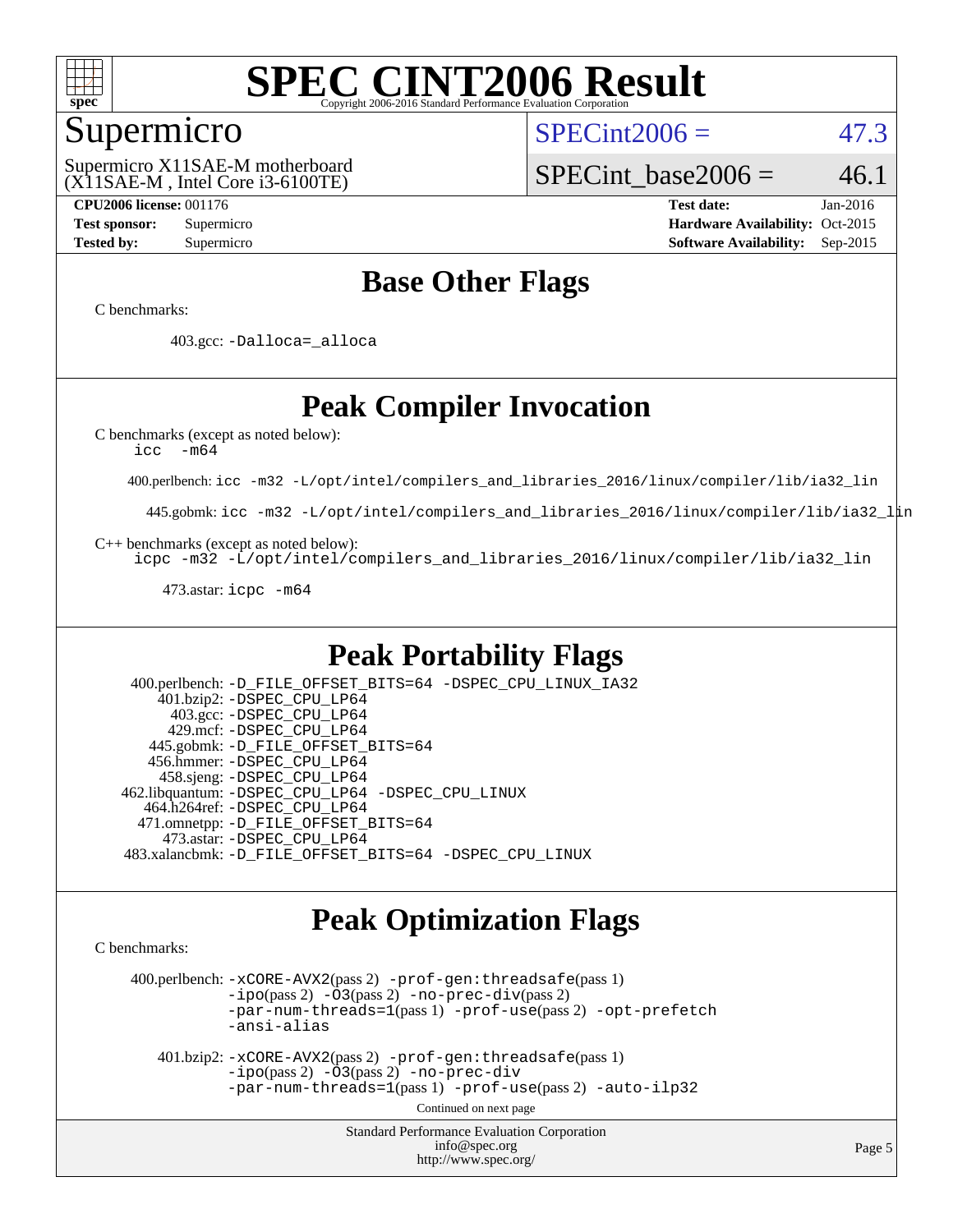

## Supermicro

 $SPECint2006 = 47.3$  $SPECint2006 = 47.3$ 

(X11SAE-M , Intel Core i3-6100TE) Supermicro X11SAE-M motherboard

SPECint base2006 =  $46.1$ 

| Test sponsor:     | Supermicro |
|-------------------|------------|
| <b>Tested by:</b> | Supermicro |

**[CPU2006 license:](http://www.spec.org/auto/cpu2006/Docs/result-fields.html#CPU2006license)** 001176 **[Test date:](http://www.spec.org/auto/cpu2006/Docs/result-fields.html#Testdate)** Jan-2016 **[Hardware Availability:](http://www.spec.org/auto/cpu2006/Docs/result-fields.html#HardwareAvailability)** Oct-2015 **[Software Availability:](http://www.spec.org/auto/cpu2006/Docs/result-fields.html#SoftwareAvailability)** Sep-2015

## **[Peak Optimization Flags \(Continued\)](http://www.spec.org/auto/cpu2006/Docs/result-fields.html#PeakOptimizationFlags)**

```
 401.bzip2 (continued):
                -opt-prefetch -ansi-alias
          403.gcc: -xCORE-AVX2 -ipo -O3 -no-prec-div -inline-calloc
                -opt-malloc-options=3 -auto-ilp32
         429.mcf: -xCORE-AVX2 -ipo -O3 -no-prec-div -parallel
                -opt-prefetch -auto-p32
       445.gobmk: -xCORE-AVX2(pass 2) -prof-gen:threadsafe(pass 1)
                -prof-use(pass 2) -par-num-threads=1(pass 1) -ansi-alias
       456.hmmer: basepeak = yes
        458.sjeng: -xCORE-AVX2(pass 2) -prof-gen:threadsafe(pass 1)
                -i\text{po}(pass 2) -\tilde{O}3(pass 2)-no-prec-div(pass 2)
                -par-num-threads=1(pass 1) -prof-use(pass 2) -unroll4
   462.libquantum: basepeak = yes
     464.h264ref: basepeak = yes
C++ benchmarks: 
      471.omnetpp: -xCORE-AVX2(pass 2) -prof-gen:threadsafe(pass 1)
                -i\text{po}(pass 2) -\overline{O}3(pass 2) -no-\overline{prec}\-div(pass 2)-par-num-threads=1(pass 1) -prof-use(pass 2)
                -opt-ra-region-strategy=block -ansi-alias
                -Wl,-z,muldefs -L/sh -lsmartheap
         473.astar: -xCORE-AVX2 -ipo -O3 -no-prec-div -opt-prefetch
                -auto-p32 -Wl,-z,muldefs -L/sh -lsmartheap64
    483.xalancbmk: -xCORE-AVX2 -ipo -O3 -no-prec-div -opt-prefetch
                -ansi-alias-L/sh -lsmartheap
```
### **[Peak Other Flags](http://www.spec.org/auto/cpu2006/Docs/result-fields.html#PeakOtherFlags)**

[C benchmarks](http://www.spec.org/auto/cpu2006/Docs/result-fields.html#Cbenchmarks):

403.gcc: [-Dalloca=\\_alloca](http://www.spec.org/cpu2006/results/res2016q1/cpu2006-20160206-38975.flags.html#b403.gcc_peakEXTRA_CFLAGS_Dalloca_be3056838c12de2578596ca5467af7f3)

```
The flags files that were used to format this result can be browsed at
http://www.spec.org/cpu2006/flags/Intel-ic16.0-official-linux64.html
http://www.spec.org/cpu2006/flags/Supermicro-Platform-Settings-V1.2-revH.html
```